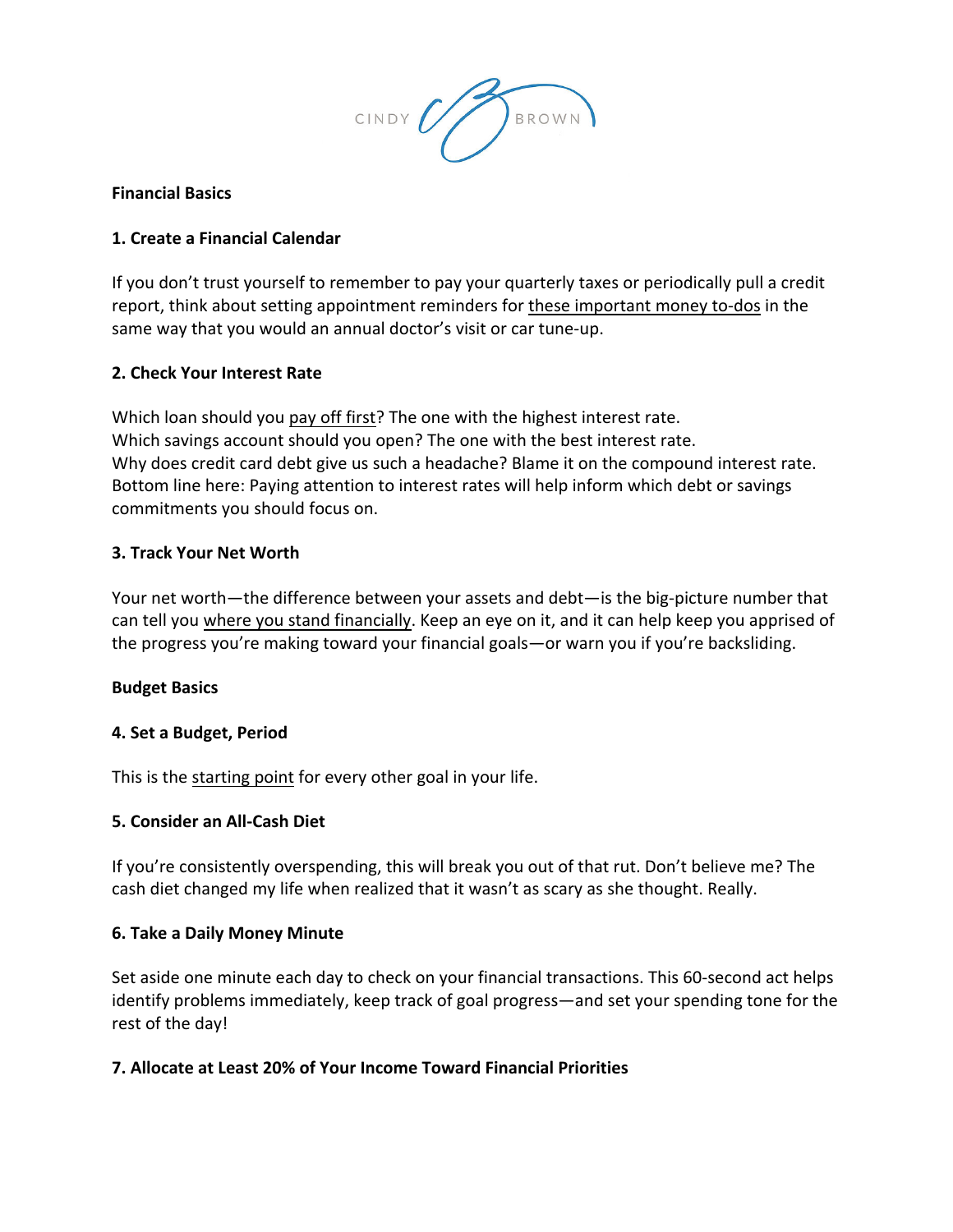

By priorities, I mean building up emergency savings, paying off debt, and padding your retirement nest egg. Seem like a big percentage?

# **8. Budget About 30% of Your Income for Lifestyle Spending**

This includes movies, restaurants, and happy hours—basically, anything that doesn't cover basic necessities. By abiding by the 30% rule, you can save and splurge at the same time.

## **Money Motivation**

## **9. Draft a Financial Vision Board**

You need motivation to start adopting better money habits, and if you craft a vision board, it can help remind you to stay on track with your financial goals.

## **10. Set Specific Financial Goals**

Use numbers and dates, not just words, to describe what you want to accomplish with your money. How much debt do you want to pay off—and when? How much do you want saved, and by what date?

# **11. Adopt a Spending Mantra**

Pick out a positive phrase that acts like a mini rule of thumb for how you spend. For example, ask yourself, "Is this [fill in purchase here] better than Bali next year?" or "I only charge items that are \$30 or more."

# **12. Love Yourself**

Sure, it may sound corny, but it works. Taking control of your finances is one of the best way to value yourself.

### **13. Make Bite-Size Money Goals**

One study showed that the farther away a goal seems, and the less sure we are about when it will happen, the more likely we are to give up. So in addition to focusing on big goals (say, buying a home), aim to also set smaller, short-term goals along the way that will reap quicker results—like saving some money each week in order to take a trip in six months.

# **14. Banish Toxic Money Thoughts**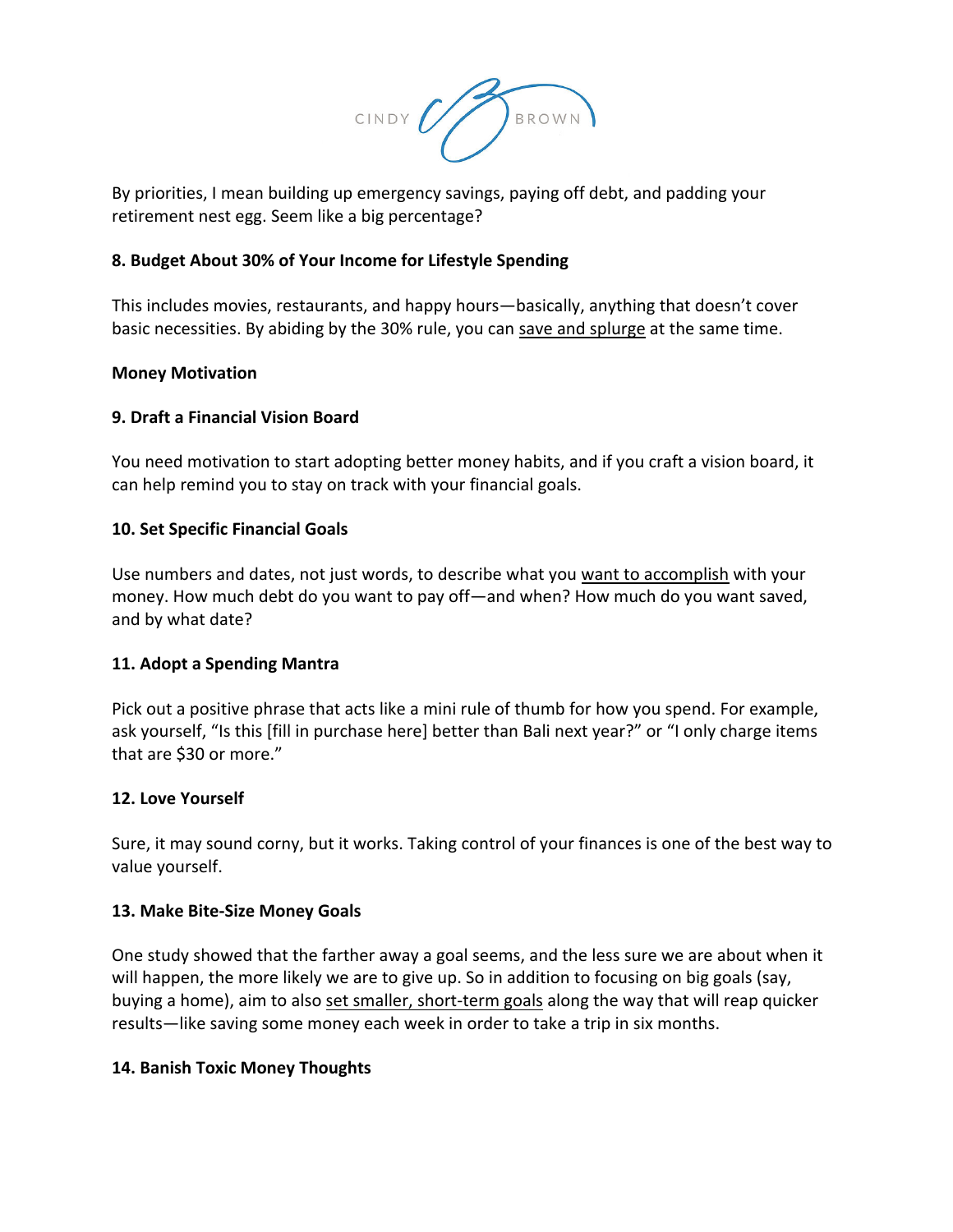

Hello, self-fulfilling prophecy! If you psych yourself out before you even get started ("I'll never pay off debt!"), then you're setting yourself up to fail. So don't be a fatalist, and switch to more positive mantras.

# **15. Get Your Finances–and Body—in Shape**

One study showed that more exercise leads to higher pay because you tend to be more productive after you've worked up a sweat. So taking up running may help amp up your financial game. Plus, all the habits and discipline associated with, say, running marathons are also associated with managing your money well.

### **16. Learn How to Savor**

Savoring means appreciating what you have now, instead of trying to get happy by acquiring more things.

## **17. Get a Money Buddy**

According to one study, friends with similar traits can pick up good habits from each other and it applies to your money too! So try gathering several friends for regular money lunches, and make a competition of, paying off your debt.

# **Amp Up Your Earning Potential**

# 18. When Negotiating a Salary, Get the Company to Name Figures First

If you give away your current pay from the get-go, you have no way to know if you're lowballing or highballing. Getting a potential employer to name the figure first means you can then push them higher.

### **19. You Can Negotiate More Than Just Your Salary**

Your work hours, official title, maternity and paternity leave, vacation time, and which projects you'll work on could all be things that a future employer may be willing to negotiate. For their annual review, a client of mine recently offer his entry level staff a \$2.000 raise or adding 2 days of PTO. All except one took the extra time off.

# **20. Don't Assume You Don't Qualify for Unemployment**

At the height of the recent recession, only half of people eligible for unemployment applied for it. Learn the rules of unemployment.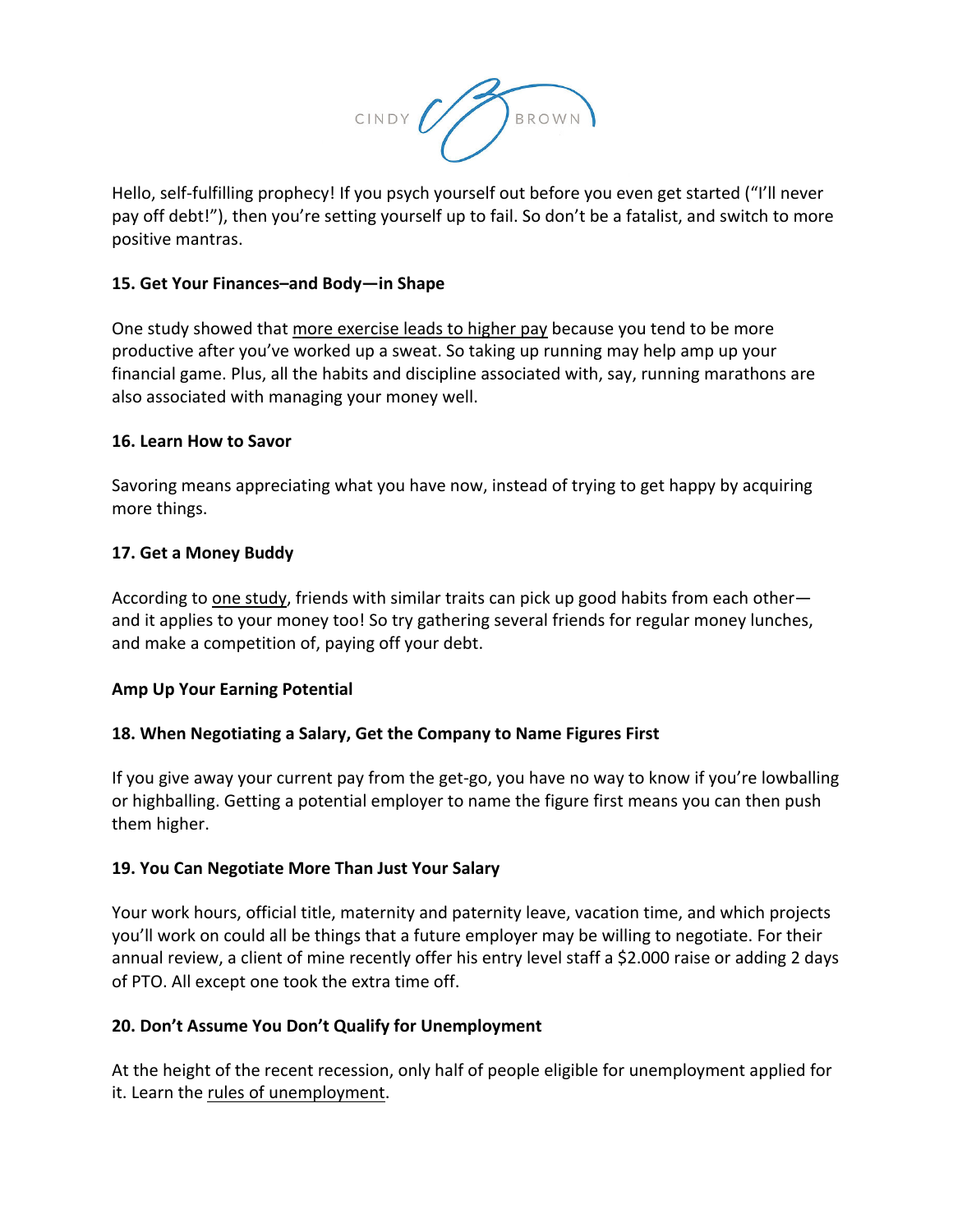

# **21. Make Salary Discussions at Your Current Job About Your Company's Needs**

Your employer doesn't care whether you want more money for a bigger house—it cares about keeping a good employee. So when negotiating pay or asking for a raise, emphasize the incredible value you bring to the company.

### **Conquer Dept**

### **22. Start With Small Debts to Help You Conquer the Big Ones**

If you have a mountain of debt, studies show paying off the little debts can give you the confidence to tackle the larger ones. You know, like paying off a modest balance on a department store card before getting to the card with the bigger balance. Of course, I generally recommend chipping away at the card with the highest interest rate, but sometimes psyching yourself up is worth it.

### **23. Don't Ever Cosign a Loan**

If the borrower—your friend, family member, significant other, whoever—misses payments, your credit score will take a plunge, the lender can come after you for the money, and it will likely destroy your relationship. Plus, if the bank is requiring a cosigner, the bank doesn't trust the person to make the payments. Bonus tip for parents: If you're asked to cosign a private loan foryour college student, first check to see if your kid has maxed out federal loan, grant, and scholarship options.

### **24. Every Student Should Fill Out the FAFSA**

Even if you don't think that you'll get aid, it doesn't hurt to fill out the form. That's because 1.3 million students last year missed out on a Pell Grant—which doesn't need to be paid back! because they didn't fill out the form.

#### **25. Always Choose Federal Student Loans Over Private Loans**

Federal loans have flexible terms of payment if your employment dreams don't exactly go according to plan after college. Plus, federal loans typically have better interest rates. So be smart about the loans you take out.

### 26. If You're Struggling With Federal Student Loan Payments, Investigate Repayment Options

Just call up your lender and ask whether they offer graduated, extended, or income-based plans. We talked about this just last week.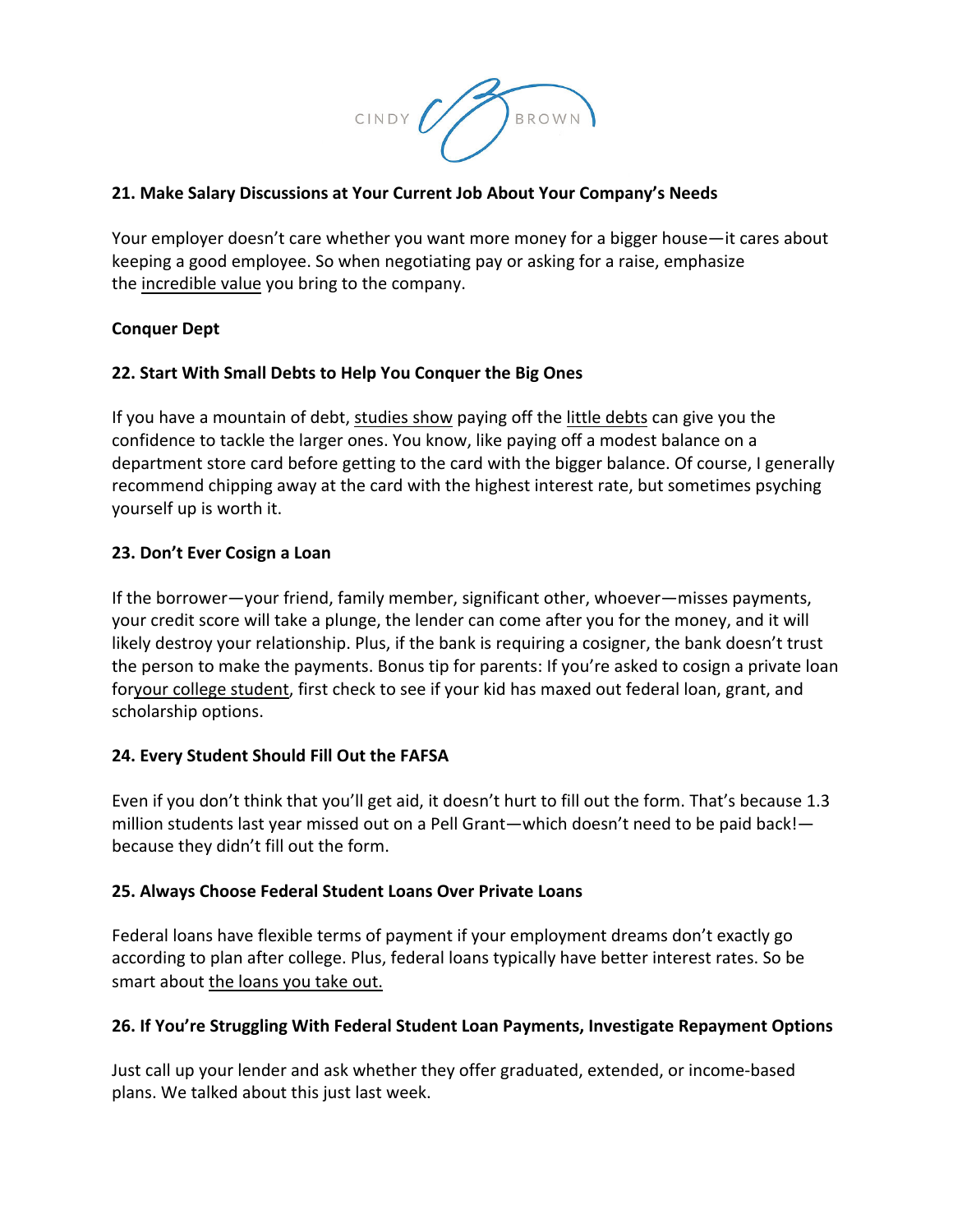

## **27. Opt for Mortgage Payments Below 28% of Your Monthly Income**

That's a general rule of thumb when you're trying to figure out how much house you can afford.

### **Shop Smart**

## **28. Evaluate Purchases by Cost Per Use**

It may seem more financially responsible to buy a trendy \$5 shirt than a basic \$30 shirt—but only if you ignore the quality factor! When deciding if the latest tech toy, kitchen gadget, or apparel item is worth it, factor in how many times you'll use it or wear it. For that matter, you can even consider cost per hour for experiences!

## **29. Spend on Experiences, Not Things**

Putting your money toward purchases like a concert or a picnic in the park—instead of spending it on pricey material objects-gives you more happiness for your buck. The research says so.

### **30. Shop Solo**

Ever have a friend declare, "That's so cute on you! You have to get it!" for everything you try on? Save your socializing for a walk in the park, instead of a stroll through the mall, and treat shopping with serious attention.

### **31. Spend on the Real You-Not the Imaginary You**

It's easy to fall into the trap of buying for the person you want to be: chef, professional stylist, triathlete.

### **32. Ditch the Overdraft Protection**

It sounds nice, but it's actually a way for banks to tempt you to overspend, and then charge a fee for the privilege.

### **Save Right for Retirement**

### **33. Start Saving ASAP**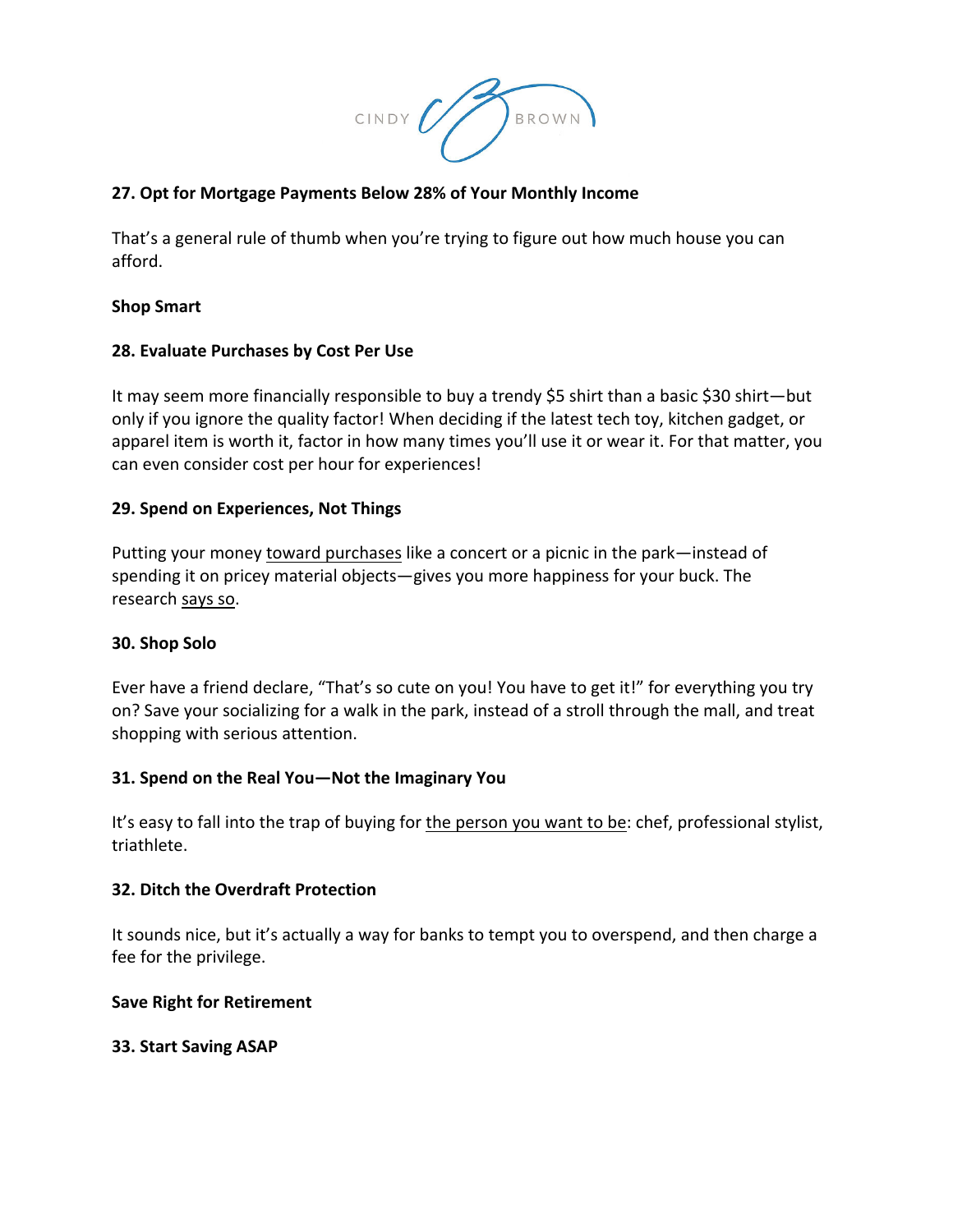

Not next week. Not when you get a raise. Not next year. Today. Because money you put in your retirement fund now will have more time to grow through the power of compound growth.

# **34. Do Everything Possible Not to Cash Out Your Retirement Account Early**

Dipping into your retirement funds early will hurt you many times over. For starters, you're negating all the hard work you've done so far saving—and you're preventing that money from being invested. Second, you'll be penalized for an early withdrawal, and those penalties are usually pretty hefty. Finally, you'll get hit with a tax bill for the money you withdraw. All these factors make cashing out early a very last resort.

### **35. Give Money to Get Money**

The famous 401(k) match is when your employer contributes money to your retirement account. But you'll only get that contribution if you contribute first. That's why it's called a match, see?

## **36. When You Get a Raise, Raise Your Retirement Savings, Too**

You know how you've always told yourself you would save more when you have more? I'm calling you out on that. Every time you get a bump in pay, the first thing you should do is up your automatic transfer to savings, and increase your retirement contributions. It's just one step in saving for retirement.

### **Build—and Track—Your Credit**

# **37. Review Your Credit Report Regularly—and Keep an Eye on Your Credit Score**

If you only checked you credit report, which seems fine—but don't get your actual credit score, you may be in for a big, unpleasant surprise.

### **38. Keep Your Credit Use Below 30% of Your Total Available Credit**

Otherwise known as your credit utilization rate, you calculate it by dividing the total amount on all of your credit cards by your total available credit. And if you're using more than 30% of your available credit, it can ding your credit score.

### **39. If You Have Bad Credit, Get a Secured Credit Card**

A secured card helps build credit like a regular card—but it won't let you overspend. And you don't need good credit to get one!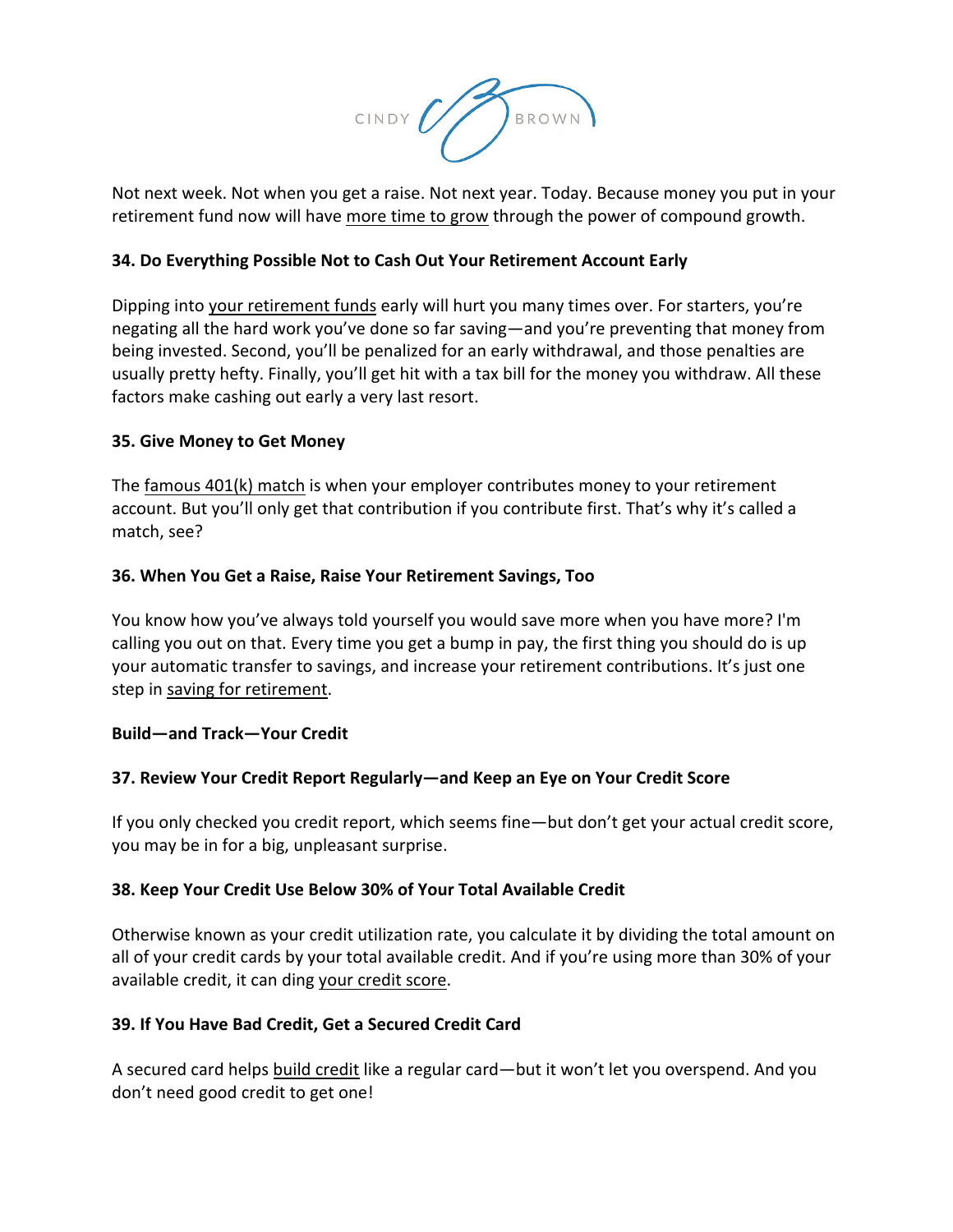

### **Get Properly Insured**

## **40. Get More Life Insurance on Top of Your Company's Policy**

That's because the basic policy from your employer is often far too little. Not convinced? Talked to some people who have recently lost the breadwinner and see the financial burden placed on families.

## **41. Get Renters Insurance**

It, of course, covers robberies, vandalism, and natural disasters, but it could also cover things like the medical bills of people who get hurt at your place, damages you cause at someone else's home, rent if you have to stay somewhere else because of damage done to your apartment—and even stuff stolen from a storage unit. Not bad for about \$30 a month!

## **Prepare for Rainy Days**

## **42. Make Savings Part of Your Monthly Budget**

If you wait to put money aside for when you consistently have enough of a cash cushion available at the end of the month, you'll never have money to put aside! Instead, bake monthly savings into your budget now.

# **43. Keep Your Savings Out of Your Checking Account**

Here's a universal truth: If you see you have money in your checking account, you will spend it. Period. The fast track to building up savings starts with opening a separate savings account, so it's less possible to accidentally spend your vacation money on another late-night online shopping spree.

### **44. Open a Savings Account at a Different Bank Than Where You Have Your Checking Account**

If you keep both your accounts at the same bank, it's easy to transfer money from your savings to your checking. Way too easy. So avoid the problem.

### **45. Direct Deposit is (Almost) Magic**

Why, you ask? Because it makes you feel like the money you shuttle to your savings every month appears out of thin air—even though you know full well it comes from your paycheck. If the money you allot toward savings never lands in your checking account, you probably won't miss it—and may even be pleasantly surprised by how much your account grows over time.